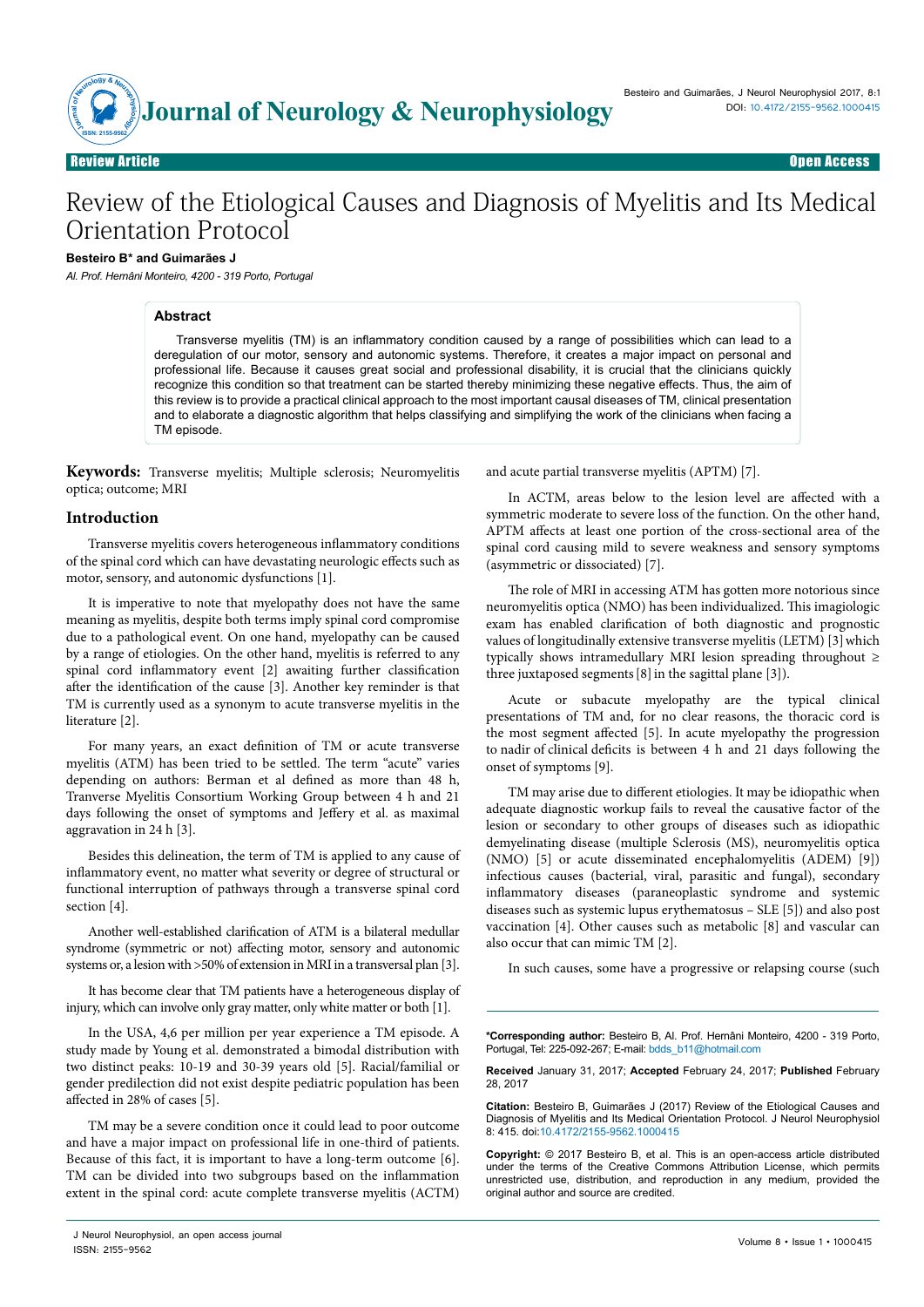as MS). On the other hand, some other causes can be monophasic with low risk for recurrence (like postinfectious and post vaccination [4]). For instance, cases have been described after vaccination against H1N1influenza [10].

Comparing the idiopathic form with secondary causes of TM, while the idiopathic form is a rare condition, secondary causes (such as MS) have a much higher prevalence being a common cause of TM [4]. Therefore, given the wide range of possibilities that can cause TM, it is crucial that clinicians are familiarized with this disease and they should be able to recognize TM clinical presentation, so that diagnosis and treatment can follow [4]. So, it is very important that the clinicians know how to recognize and diagnose myelopathies, the acute therapy to eliminate the inflammation, finding out the main cause and finally long term management [4].

The aim of this review is to discuss a practical clinical approach to

the most important causal diseases of TM, clinical presentation and to create an algorithm diagnosis that helps classifying and simplifying the work of the clinicians in the differential diagnosis of patients with TM.

Although several excellent reviews on this topic are available, this review adds value once it summarizes a vast literature for the diagnosis of TM and includes some of the most important articles published from the earliest to recent data. The suggested medical orientation protocol is very practical and useful to clinicians addressing any etiology and it might be helpful to them when facing a case of suspected TM, requiring a rapid approach (Chart 1).

#### **Methods**

For this review**,** an expert opinion based on retrospective studies of myelitis search on PubMed was the base to write this review (Table 1). Scopus and ISI Web of Science database were consulted through the



**Longitudinally extensive T2 hyperintensity (≥ 3**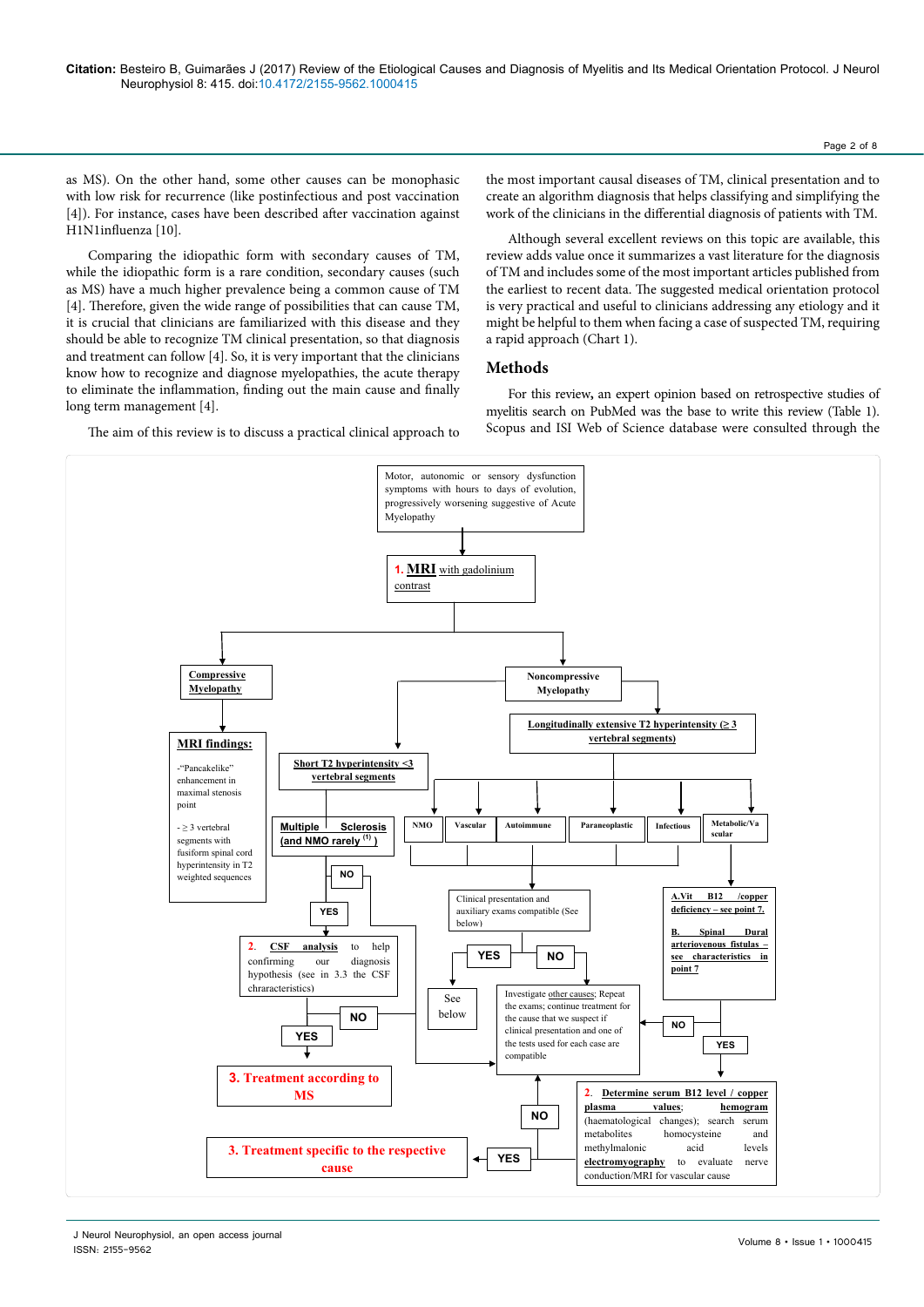Citation: Besteiro B, Guimarães J (2017) Review of the Etiological Causes and Diagnosis of Myelitis and Its Medical Orientation Protocol. J Neurol<br>مقامات المقامات المستحدة المستحدة المستحدة المستحدة المستحدة المستحدة المست Neurophysiol 8: 415. doi:10.4172/2155-9562.1000415 **MS 3. Treatment according to**

Page 3 of 8



TM vs LETM–which occurred in 86%) and it may delay the diagnosis and treatment of this disease when it is present. Short myelitis lesions in MRI do not exclude consideration of AQP-4-IgG testing! [11].

central library of the Faculty of Medicine of Porto University. We searched articles published in English, Spanish and French and included the MeSH terms transverse myelitis, multiple sclerosis, neuromyelitis optica and MRI.

Sixty of the one hundred retrieved articles were excluded, once only articles related to at least 2 mesh terms (including transverse myelitis the main theme of this work) were included. Many articles which were excluded were not related to the main theme and focused on other issues that were not relevant to this article.

The closing date of the literature search was from 1993 to December 2016.

After reading each article we analyzed the conclusions of each one in order to select the posterior articles (which were review articles with the same MeSH terms with the exception of retrospective studies).

In every search made, only items with links to full text, and a

publication date no further back than 1993 were selected. Other articles referred in this review that were not produced in the original search, were located in data bases through other articles' own references or were specifically suggested by a specialist in the area. In total, 47 articles are referred in this expert opinion.

## **TM and Idiopathic [Demyelinating Disease](https://www.google.pt/url?sa=t&rct=j&q=&esrc=s&source=web&cd=1&cad=rja&uact=8&ved=0ahUKEwiu96qaiuvJAhVEKx4KHVWqAHAQFggdMAA&url=https%3A%2F%2Fen.wikipedia.org%2Fwiki%2FDemyelinating_disease&usg=AFQjCNHKnGFOmtFLW4oiAdc-KiyYP6S9qg&sig2=DmaycgISaFLyvZdoZYC9ig&bvm=bv.110151844,d.ZWU)**

### **TM and multiple sclerosis (MS)**

**Epidemiology:** MS is an auto-immune demyelinating disease of the central nervous system (CNS) characterized by chronic inflammation and demyelination of unknown etiology. MS may present with acute myelitis, particularly in Caucasians, Northern European ancestry individuals and female sex individuals (who are diagnosed 2 to 3 times more that of men) [19].

Its prevalence ranges from 2 per 100,000 in Japan to greater than 100 per 100,000 in Northern Europe and North America. MS is influenced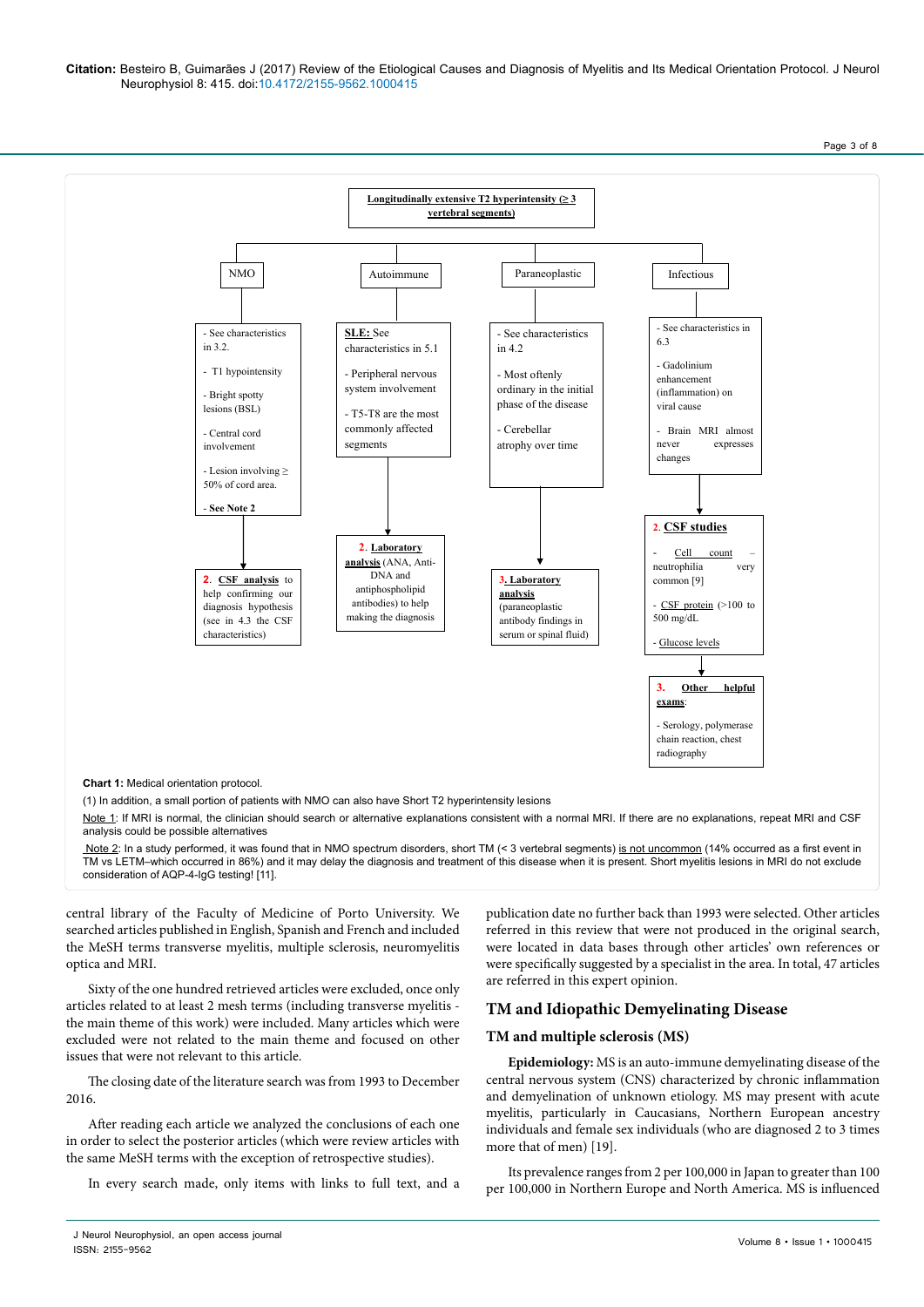Page 4 of 8

| STUDY/<br><b>AUTHOR'S</b> | <b>Number of patients</b>                                                                                                                                                         | <b>Classification</b>                                                                                                                                                                                                                                                                                                                          | <b>Major results</b>                                                                                                                                                                                                                                                                                                                                                                                                                                                                                      |
|---------------------------|-----------------------------------------------------------------------------------------------------------------------------------------------------------------------------------|------------------------------------------------------------------------------------------------------------------------------------------------------------------------------------------------------------------------------------------------------------------------------------------------------------------------------------------------|-----------------------------------------------------------------------------------------------------------------------------------------------------------------------------------------------------------------------------------------------------------------------------------------------------------------------------------------------------------------------------------------------------------------------------------------------------------------------------------------------------------|
| Douglas et al. [12]       | 33 (45% categorized as<br>parainfectious and 21% as<br>MS)                                                                                                                        | Cases were classified as<br>being related to parainfectious<br>MS, spinal cord ischemia or<br>idiopathic.                                                                                                                                                                                                                                      | Patients with parainfectious TM showed evidence of spinal cord swelling, whereas<br>patients with MS-associated TM had spinal cord plaques on MRI but none<br>showed swelling. Oligoclonal bands were absent in patients with parainfectious<br>TM and present in three of five patients with MS- associated TM.                                                                                                                                                                                          |
| Harzheim et al. [13)      | 45 (Parainfectious (38%);<br>Idiopathic (36%); MS (22%);<br>Rheumatoid arthritis (2%);<br>Hypersensitivity vasculites<br>(2%)                                                     | 45 unselected consecutive<br>ATM patients diagnosed at<br>the Department of Neurology<br>in Germany were classified<br>for this study                                                                                                                                                                                                          | 1. Clinical findings: Motor weakness (49%) and Tetraparesis (11%)                                                                                                                                                                                                                                                                                                                                                                                                                                         |
|                           |                                                                                                                                                                                   |                                                                                                                                                                                                                                                                                                                                                | 2. Laboratory and CSF findings : Blood tests abnormal (66%) and CSF findings<br>abnormal in 84%                                                                                                                                                                                                                                                                                                                                                                                                           |
|                           |                                                                                                                                                                                   |                                                                                                                                                                                                                                                                                                                                                | 3. MRI findings: (1) signal alterations on T2-weighted images (96%); (2) single<br>lesions restricted to one spinal segment (78%); (3) Of a total number of 54 spinal<br>cord lesions identified, 34 were located in the cervical cord, 14 located at thoracic<br>level and, 4 between cervical-thoracic junction; (4) Cranial MU was performed in<br>34/45 and half of these patients, multiple signal alterations were found, with more<br>than 50% of these last abnormalities indicating MS presence. |
| Pidcock et al. [14]       | 47                                                                                                                                                                                | 47 cases with prior ATM<br>occurred under the age of<br>18 years where classified for<br>this study.                                                                                                                                                                                                                                           | 1. Demographic features and risk factors demonstrated two possible peaks of<br>incidence (c3 years and between 5 and 17 years); No predominance gender                                                                                                                                                                                                                                                                                                                                                    |
|                           |                                                                                                                                                                                   |                                                                                                                                                                                                                                                                                                                                                | 2. Clinical Findings : Mean time from the onset of acute symptoms to functional<br>nadir was 2 days; 91% had a sensory loss and 89% weakness, 85% urinary<br>disfunction                                                                                                                                                                                                                                                                                                                                  |
|                           |                                                                                                                                                                                   |                                                                                                                                                                                                                                                                                                                                                | 3. MR1 findings: (1) In 38 patients who made it, half of them demonstrated T2<br>signal abnormalities located in the cervical cord and lesions located at thoracic<br>level in 40% of then (2) In 38 % of patients, a hypointense lesion was revealed:<br>(3) T1-weighted gadolinium-enhancing lesion in 74% of cases.                                                                                                                                                                                    |
|                           |                                                                                                                                                                                   |                                                                                                                                                                                                                                                                                                                                                | 4. CSF findings CSF was elevated (white blood count with a mean of 136 +- 67<br>cells and 48% of patients with CSF protein level                                                                                                                                                                                                                                                                                                                                                                          |
| Chaves et al. [15]        | 40                                                                                                                                                                                | 40 patients diagnosed with<br>ATM between June 1, 2002<br>and June 30, 2010 was<br>retrospectively identified<br>based on the Transverse<br>Myelitis Consortium Working<br>Group (TMCWG) criteria.                                                                                                                                             | - In 40 patients (60% female) with ATM, demyelinating disease was the most type<br>of this disease; Idiopathic transverse myelitis was the cause in 37,5% of cases<br>- Most of the cases presented as extensive longitudinally transverse myelitis in<br><b>MRI</b>                                                                                                                                                                                                                                      |
| Calvo et al. [16]         | 87 (Eleven (13%) patients<br>converted to MS After a 2.9<br>years of follow-up)                                                                                                   | 87 patients diagnosed with<br>Idiopathic ATM between 1989<br>and 2011 were retrospectively<br>reviewed.                                                                                                                                                                                                                                        | - MS conversion is related with a more early age of onset<br>Presence of LETM on MRI at admission as well as urinary sphincter dysfunction<br>were associated to a worse outcome                                                                                                                                                                                                                                                                                                                          |
| Jain et al. [17]          | 64 (32.81% were clinically<br>diagnosed as NMO;<br>Others with MS, ADEM,<br>postinfectious, tuberculous<br>myelitis, spinal arteriovenous<br>malformation, SLE and<br>idiopathic) | 64 patients diagnosed with<br><b>LETM</b><br>were retrospectively reviewed<br>from August 2010 to February<br>2016 and demographic<br>profile, clinical findings,<br>laboratory parameters and<br>etiological causes were<br>analyzed                                                                                                          | 1. Clinical findings: the majority of the patients presented with acute bladder<br>dysfunction and paraparesis.                                                                                                                                                                                                                                                                                                                                                                                           |
|                           |                                                                                                                                                                                   |                                                                                                                                                                                                                                                                                                                                                | 2. MRI findings: Brain and Spine MRI were normal in 70 % of patients and<br>abnormal in 31.25% of them In spine MRI, in 64.06% of patients 3-6 segments<br>were involved and more than 6 segments were involved in 35.93% of them                                                                                                                                                                                                                                                                         |
| Rodriguez et al. [18]     | 91                                                                                                                                                                                | 91 patients diagnosed<br>with myelitis episode were<br>retrospectively reviewed from<br>2000 to 2013. Demographic<br>profile, etiological causes,<br>clinical, radiological and<br>prognostic variables were<br>analysed and compared<br>between patients with myelitis<br>caused by MS and those<br>with myelitis due to other<br>etiologies. | 63% were diagnosed with MS with earlier ages of onset, more prominent<br>sphincter impairment and greater multifocal involvement in spinal MRI.<br>Cervical and posterior location was more related to Myelitis due to MS.E19<br>Other etiologies differed in the location (more often anteriorly) and central cord<br>involvement showed better recovery at one year of follow up                                                                                                                        |

**Table 1:** Major retrospective studies of acute myelitis.

by longevity and comorbidities [20] such as cigarette smoking and Vitamin D levels <75 nmol/L [19].

Its impact on health economy is relevant in many countries [21].

**Clinical presentation:** When TM is firstly diagnosed, MS is one of the main etiologies of TM syndromes [7].

It is known that patients with APTM possibly have a higher risk to develop MS when compared to patients presenting ACTM [7]. A study also revealed that in 44-93% of patients who experience a partial TM episode had a conversion to MS [5].

Characteristically, when TM occurs in MS patients the lesion is very often located dorsally reaching less than three [21] or two [9] vertebral segments (in other words, is a short segmented lesion) [4]. The lesions are usually small and peripheral causing asymmetric symptoms and signs [9].

There are some typical clinical MS presentations associated with TM. Lhermitte's sign - intense burst of pain like an electric shock that occurs in neck flexion – is a characteristic presentation [22]. Brown-Séquard syndrome may also be a clinical presentation [9].

The clinical presentation of MS based on a review which compared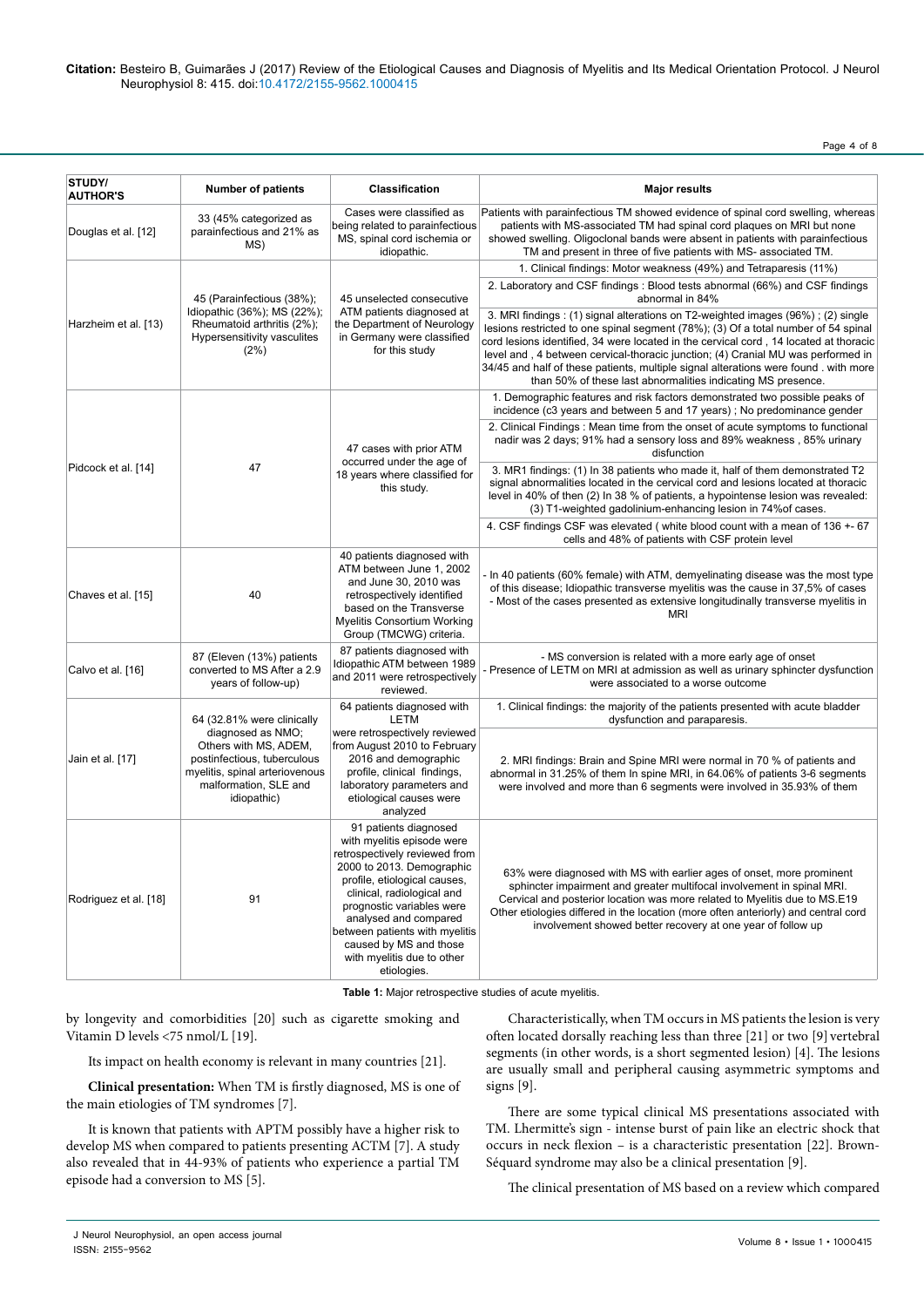clinical presentations among different TM etiologies, showed the following occurrences in 7 patients with MS: positive/negative symptoms (57% with both), sensory level (cervical – 43%, thoracic - 43% and lumbar - 14%), mostly asymmetric lesions occurred (86%), level progression (43% ascending, 0% descending and 57% none), sensory dissociation (mostly did not show – 67%), deep tendon reflex normoactive (60%) or hyperactive (40%) [1].

**Auxiliary diagnostic exams:** When TM is associated with MS, auxiliary diagnostic exams such as spinal cord MRI, brain MRI and cerebrospinal fluid (CSF) analysis are required [9].

MS often discloses diagnostic clues that help clinicians: spinal cord MRIusuallyrevealslesionswhichbroadenlessthan2vertebralsegments, preferably in lateral and posterior funiculi, normally peripherally located [9]. In brain MRI, white matter lesions and Dawson's fingers are characteristic. Lesions may be located in periventricular, juxtacortical or infratentorial zone [9].

Finally, CSF analysis shows the presence of oligoclonal bands (OCB) in more than 90% of patients and increased IgG index in more than 60% of patients [9]. CSF analysis for OCB is advantageous in that determining MS vs other causes of TM such as NMO, spinal cord infarct, vasculitis parainfectious and idiopathic TM [7].

The CSF can add useful information about inflammatory and immunological alterations in patients with clinical presentation or radiological findings similar to MS and allow the exclusion of MS mimickers (namely infectious and neoplastic conditions) [7]. CSF pleocytosis is rare  $(\leq 50 \text{ cells/}\mu\text{L})$  and CSF protein is mildly elevated <100 mg/dL) [23].

It is known that 85% of MS patients will present a TM episode during the course of their disease. On the other hand, TM can also be the initial presentation in approximately 20 to 40 % in MS patients [4].

When MS patients present a TM event, a short segmented lesion, partial pattern on MRI, positive oligoclonal band testing in CSF and a brain MRI presenting  $\geq$  two lesions consistent with demyelination lesion, are signs that predict MS [4].

According to a review, after an initial APTM episode and the presence of ≥ two lesions, there is 88% probability of MS conversion in the next 20 years [9]. However, it is important to note that none of these four lesions aforementioned are 100% predictive of MS and therefore many other possibilities must be considered [4].

probability of development MS would be as low as 10%-30% [4] or only 19% for those whose MRI are free of abnormalities [9].

A study published in 2012 that aimed to evaluate the risk of conversion from APTM to MS (after 8.7 years of follow-up) confirmed that white matter lesion on initial brain MRI and the presence of OCBs in CSF are two risks factors for this conversion to occur, with an odds ratio of 7.7 (95% CI 2.42-24.74) and 15.8 (95% CI, 2.95-84.24) respectively. However, clinical, biological and radiological findings did not predict a long-term disability in MS patients [24].

#### **TM and neuromyelitis optica (NMO)**

**Epidemiology:** Neuromyelitis optica is an idiopathic, aggressive, inflammatory and demyelinating disorder [5] characterized by recurrent attacks in CNS affecting predominantly the optic nerve (ON) - optic neuritis and the spinal cord – myelitis [9]. This condition is more frequent in women than in men, in a 3:1 ratio [2].The onset occurs mostly during adulthood with a median age in the late 30's [5]. However, it may also begin sooner, in pediatric time, with an average age of 10 years old [5].

**Clinical presentation:** NMO as the main cause of TM presents some clinical findings which may help the clinicians [2].

The presence of optic neuritis and acute myelitis is very characteristic [2]. The ultimate criteria for adult patients are well defined and they can be followed depending on the presence/absence of clinical markers and clinical presentation (Table 1).

The attacks on can be unilateral (more common) or bilateral, and a history of previous optic neuritis should raise suspicion of NMO [9]. Optic neuritis and acute myelitis usually occur sequentially rather than simultaneously [24]. Therefore, not only previous optic neuritis but also myelitis should create awareness towards NMO [9].

A study performed in 2008, with most of the NMO patients being women, revealed that the onset was acute in about one-third of them. Motor deficits and notorious functional impairment were found in 90% of the cases [6].

The clinical presentation of NMO based on the same review reported above, showed the following occurrences in 9 patients with NMO: positive/negative symptoms (56% with both), sensory level (cervical – 11%, thoracic - 89% and lumbar - 0%), mostly asymmetric lesions occurred (67%), level progression (33 % ascending, 45% descending and 22% none), sensory dissociation (100%), deep tendon reflex normoactive (80%) or hyperactive (20%) [1] (Table 2).

If instead all the parameters mentioned above are normal, the

| <b>Patient's findings</b>                                                                                                             | Diagnostic criteria                                                                                                                                                                                                                                                                                                                                                                                                                                                                                                                                                                                                                                                                                                                       |
|---------------------------------------------------------------------------------------------------------------------------------------|-------------------------------------------------------------------------------------------------------------------------------------------------------------------------------------------------------------------------------------------------------------------------------------------------------------------------------------------------------------------------------------------------------------------------------------------------------------------------------------------------------------------------------------------------------------------------------------------------------------------------------------------------------------------------------------------------------------------------------------------|
| A) NMO spectrum disorders<br>with AQP-4 IqG                                                                                           | $\geq$ 1 core clinical characteristic (see below on <b>Core clinical characteristics</b> ) AND positivity for AQP-4 IgG (using the best detection<br>method) AND exclusion of other differential diagnosis [8].                                                                                                                                                                                                                                                                                                                                                                                                                                                                                                                           |
| B) NMO spectrum disorders<br>without AQP-4 IgG or NMO<br>Spectrum disorders with<br>unknown AQP-4 IqG status                          | $\geq$ 2 clinical findings occurred due $\geq$ 1 clinical attacks<br>Presenting all of the topics :<br><b>2 1 clinical disease:</b> Optic Neuritis, acute myelitis with LETM lesions or area postrema syndrome, dissemination in space and achievement<br>of further MRI requirements).<br>Negativity for AQP-4 IgG (using the best detection method) or testing unavailable and exclusion of other differential diagnosis [8].                                                                                                                                                                                                                                                                                                           |
| Further MRI demands for<br>NMO spectrum disorders<br>without AQP-4 IqG and NMO<br>spectrum disorders with<br>unknown AQP-4 IgG status | Acute optic neuritis needs: Brain MRI displaying non-pathological findings or exclusively nonspecific white matter lesions OR Optic<br>nerve MRI with T2-hyperintense lesions or T1-weighted gadolinium-enhancing lesion branching over 9 one-half optic nerve length or<br>compromising optic chiasm)<br>Acute myelitis needs: An associated intramedullary MRI lesion spreading throughout ≥ three juxtaposed segments (LETM) OR ≥three<br>juxtaposed segments of focal spinal cord atrophy in patients with previous history consistent with acute myelitis),<br>Area postrema syndrome: with concomitant lesion in dorsal medulla/area postrema<br>Acute brainstem syndrome: with concomitant lesions in periependymal brainstem [8]. |
| Core clinical characteristics                                                                                                         | Optic Neuritis; Acute myelitis; Area postrema syndrome; Acute brainstem syndrome<br>Symptomatic narcolepsy or acute diencephalic clinical syndrome with NMO spectrum disorder and symptomatic cerebral syndrome with<br>NMO spectrum disorder [8].                                                                                                                                                                                                                                                                                                                                                                                                                                                                                        |

**Table 2:** NMO Spectrum disorder diagnostic criteria for adult patients.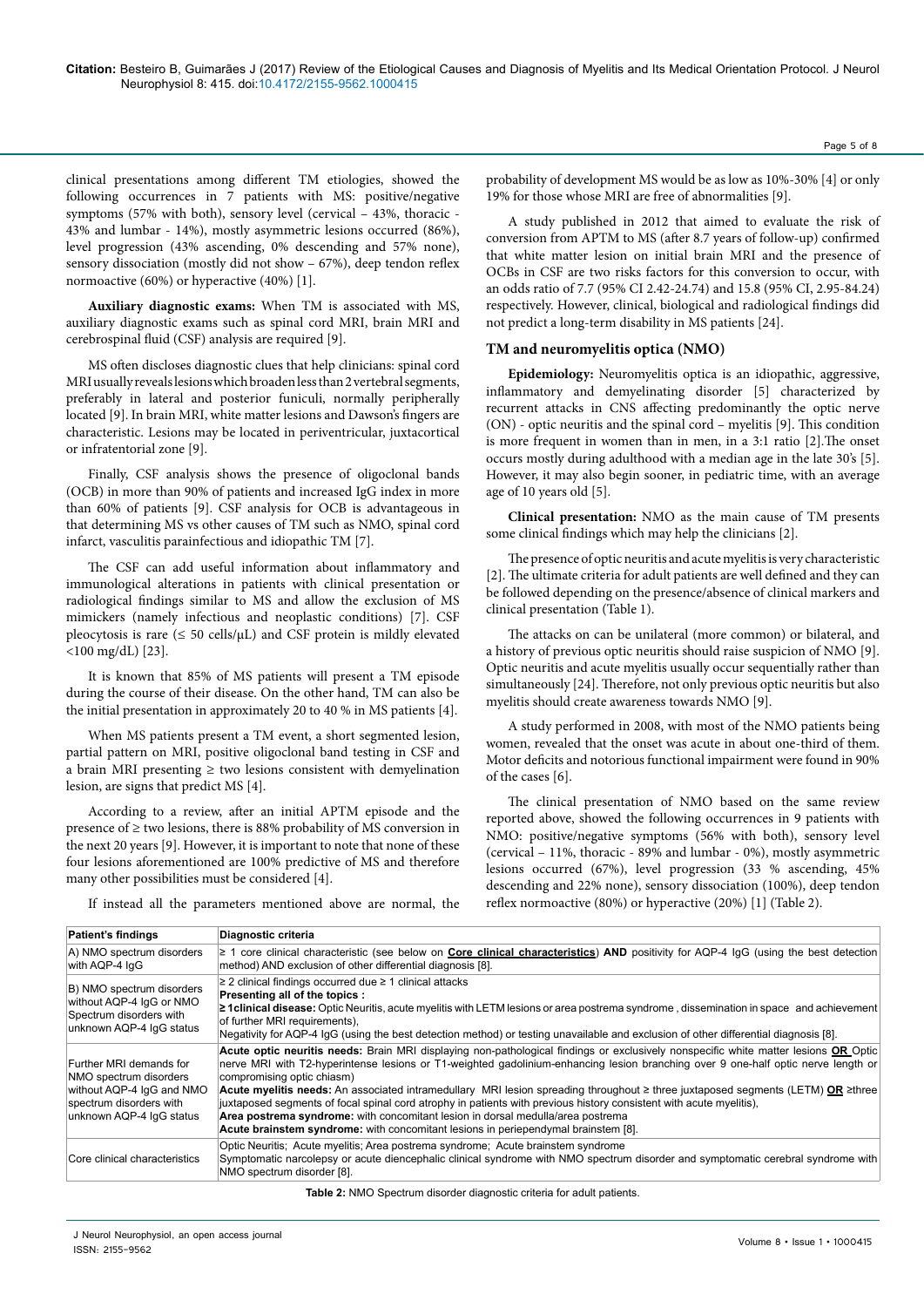**Auxiliary diagnostic exams:** After clinical presentation, subsidiary exams are required to confirm/exclude the presence of NMO.

Several features of TM are associated with NMO, including a LETM extending over 3 or more vertebral segments [4], confluent lesions [2], a centrally located lesion within the cord, extensive cord swelling [4] or absence of white matter lesions [2]. The spinal cord lesion length is an extremely important clue to help in the differential diagnosis between NMO and MS (which typically reaches less than three or two vertebral segments) [25].

Additional clues include brainstem lesions which can occur isolated or as a rostral extension of cervical myelitis [2]. This area's involvement may provoke nausea and vomiting due to compromise of the area postrema in the lower medulla [4].

A MRI is very helpful in diagnosing NMO [5]. The spinal cord MRI typically discloses lesions extending over three or more spinal cord segments (LETM), cord swelling and gadolinium enhancement in acute lesions [9].

Common imagiologic findings on MRI are T1 hypointensivity [8], bright spotty lesions [26], central cord involvement [8] and lesion involving ≥ 50% of cord area [26]. In brain MRI, lesions are present in up to 60% of patients, usually in periventricular zone [9].

CSF findings include greater pleocytosis than that observed in MS, with neutrophils and eosinophils present in some cases during acute attacks. OCB are uncommon and are not present in more than 80% of cases [9].

Although these clinical features are the most recurrent in NMO presentation, clinicians should be conscious that NMO might lead to a variety of TM patterns like short segment TM (instead of long extensive pattern) or even not cause any of these sorts [4].

As a result of this very reason, all patients should be tested for AQP-4 antibodies which help determining the cause of TM. Because of the variety of patterns which can occur in NMO, it is reasonable to consider that all patients with TM should be tested to AQP-4 antibodies at least once (although it is not feasible in routine practice) [4].

These autoantibodies are highly specific (>90%) and sensible (>70%) for NMO [9] and a positive result should prompt clinicians to treat patients with NMO [4]. However, in 10-30% of patients with

clinical NMO, the AQP-4 antibodies are not present. Despite this, they should be treated like patients with positive AQP-4 antibodies [4].

Concerning prognosis, NMO is associated with a worse functional outcome of an acute or subacute myelopathy (ASM) episode. The disease is also related to a worse professional activity with a major impact [6].

In a study performed, it was found that when ASM occurred, it often consisted not only a unique event but also a neurologic event occurred in almost half of the patients. In addition, the AM event leads to chronic conditions such as MS, NMO and systemic disease in more than half of the cases which were initially diagnosed as myelopathy of undetermined cause [6] (Table 3).

## **TM and Paraneoplastic Disorder**

## **Epidemiology, pathophysiology and clinical presentation**

Despite being rare, diagnosing paraneoplastic disorder is essential once diffuse CNS abnormalities are the most frequent setting in which this cause occurs [4].

Collapsin response mediator protein-5 (CRMP-5) and antiamphiphysin are two antineuronal antibodies which are very often associated with paraneoplastic syndrome. Their detection raises the possibility of lung and breast cancer [4]. There are other cancers associated with paraneoplastic disorders as well as their antibodies like breast cancer (PCA 2), ovarian cancer (ANNA 2), non-small cell lung cancer (neuronal and muscle AChR antibodies) [9].

Clinically, an insidious presentation is very common in paraneoplastic myelopathies oppositely to MS and NMO which typically have a more acute onset [4].

#### **Auxiliary diagnostic exams**

In addition to the antibodies, MRI is also required and it often shows tract-specific hyperintense signal changes, such as in the corticospinal tract [4]. In addition, Positron-emission tomography (PET) scan may increase the diagnostic yield for certain cancers where other modalities have been negative/uninformative. PET imaging alone, or in combination with anatomic data (PET-CT), increases the cancer diagnostic yield by 20% [31].

It should also be noted that lymphocytic pleocytosis and oligoclonal

| <b>Findings/Disease</b>                | <b>Multiple Sclerosis</b>                                                                                                                                                             | <b>NMO</b>                                                                                                                                                                                                                                                                                                                                                                                                                                                                                                                                                                                                                                                                                                               |
|----------------------------------------|---------------------------------------------------------------------------------------------------------------------------------------------------------------------------------------|--------------------------------------------------------------------------------------------------------------------------------------------------------------------------------------------------------------------------------------------------------------------------------------------------------------------------------------------------------------------------------------------------------------------------------------------------------------------------------------------------------------------------------------------------------------------------------------------------------------------------------------------------------------------------------------------------------------------------|
| <b>Brain MRI</b>                       | 1: White matter lesions [9];<br>2: Dawson's fingers [9];<br>3: Periventricular, juxtacortical,<br>infratentorial lesions [9].                                                         | 1: Lesions present in up to 60% of patients [9]; 2: Lesions located periventricular zone and<br>brainstem $a$ (involving more frequently its central and dorsal aspects $[28]$ ). 3: Lesions localized<br>at sites of high AQP4 expression such as in hypothalamus <sup>ª</sup> [28] 4: Corticospinal tract lesions<br>frequently bilateral involving the posterior limb of the internal capsule and the cerebral peduncle <sup>a</sup><br>[28]. 5: Lesions lining the ependymal surface of the lateral ventricles $a$ [28]. 6: Acute phase –<br>large edematous and heterogeneous lesions in the corpus callosum; Chronic phase – reduction<br>in their size and intensity or even its disappearance <sup>a</sup> [28]. |
| <b>Spinal Cord MRI</b>                 | segments usually peripherally located [9];<br>2: Lateral or posterior funiculi preferred [9].                                                                                         | 1: Less than three [19] or two vertebral 1: >three vertebral segments (or short lesions – see note 2 at section 8) [9]; 2: cord swelling [9]<br>and a gadolinium enhancement (cloud-like lesions <sup>a</sup> [28]) varying between 31, 2% [29] to 85% in<br>acute lesions [30]; 3: T1 hypointensivity [8].                                                                                                                                                                                                                                                                                                                                                                                                              |
| <b>CSF-OCB and others</b>              | 1: Present and raised IgG index [9]. OCB<br>present in 90% of cases [8].<br>2: CSF glial fibrillary acidic protein (CSF-<br>GFAP) during relapse is normal or mildly<br>elevated [8]. | 1: OCBs are often absent $( \leq 25\%)$ [8]. AQP-4 lgG usually presents [8].<br>2: CSF – GFAP usually very elevated [8].                                                                                                                                                                                                                                                                                                                                                                                                                                                                                                                                                                                                 |
| <b>CSF - Pleocytosis</b>               | 1: The White blood cell count (WBC)<br>is usually <50 cells/mm <sup>3</sup> ; Lymphocytic<br>predominance [5]; Mild pleocytosis [8].                                                  | 1: WBC is usually 0-50 cells/mm <sup>3</sup> ; neutrophils and eosinophils present in some cases [5]; 2:<br>Pleocytosis more prominent during the acute attack of TM rather than ON [5]; 3: Pleocytosis has<br>a great specificity (95%) despite having a sensibility <30% [5].                                                                                                                                                                                                                                                                                                                                                                                                                                          |
| <b>Secondary Progressive</b><br>course | Common [27].                                                                                                                                                                          | Rare [27].                                                                                                                                                                                                                                                                                                                                                                                                                                                                                                                                                                                                                                                                                                               |

**Table 3:** Differential diagnosis between MS and NMO in myelitis presentation (**a**–According to a study these are the most distinctive brain lesions found on MRI in NMO).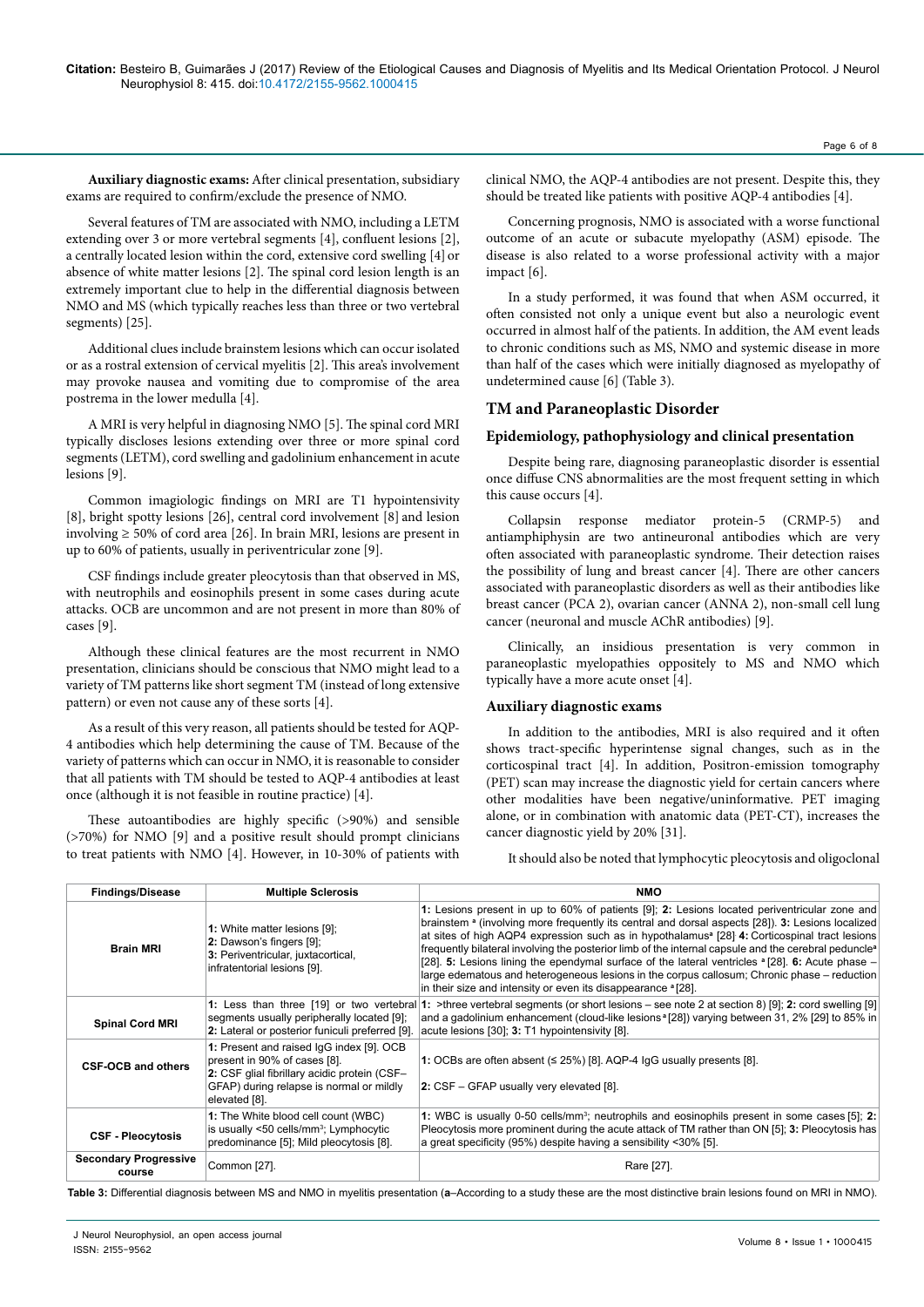bands are present in 30 % of patients and these results might complicate the diagnosis to the clinician [4].

# **TM and Other Autoimmune Diseases (Secondary Inflammatory Diseases)**

### **Epidemiology, clinical presentation and auxiliary diagnostic exams**

Systemic lupus erythematosus (SLE) and Sjögren syndrome are two major autoimmune diseases associated with TM [2].

It is estimated that 1-3 % of patients with SLE present myelopathy [32]. Other article states that TM as a manifestation of SLE has a 1-2% prevalence in the same patients [33]. Women are very often affected when compared with men in an 8:1 ratio [2].

In the majority of the cases, acute episodes of TM are the initial symptom as well as an earlier symptom present in the early course of the disease [34]. In the majority of the cases, ATM develops over several hours and worsens within the next several days. Less frequently, patients will worsen over the course of several weeks [35]. Although it is still more common for SLE symptoms to precede those of TM, it is known that 23% to 39% of SLE patients have TM symptoms as their initial presentation [35].

During diagnosis, it is appropriate to start with with serologies for NMO-IgG/AQP4 antibodies, CSF analysis, and blood testing [35]. The types of achievements found in both diseases are similar to those found in NMO. Myelitis occurs in a small number of patients with SLE, many cases of which are associated with antibodies against antiphospholipids and/or against aquaporin-4. Therefore, patients with aquaporin-4 antibodies are likely to display LETM in MRI [4], ranging more than 4-segments [32] and T5-T8 are the most commonly affected segments [34].

It is known that a majority of patients with NMO have serologic markers of SLE or Sjögren syndrome without having systemic symptoms of these diseases [4].

The CSF in SLE myelitis is usually normal or shows a mild lymphocytic pleocytosis; oligoclonal bands are a variable finding but they are generally rare [2].

### **TM and Infectious Diseases**

#### **Causal agents**

Many agents can be a cause of infectious myelitis. Among these agents viruses, bacteria, fungal and parasites are the most important [9].

Looking deeper into viruses as a cause, many of them have been associated with acute myelitis such as DNA viruses and RNA viruses [9]. Among DNA viruses, Herpes Simplex virus-1 (HSV-1) [36], Herpes simplex vírus-2 (HSV-2), Varicella-Zoster vírus (VZV), Cytomegalovirus (CMV), Human Herpes viruses 6 and 7 (HHV 6 and 7) and Epstein-Barr virus (EBV) are noteworthy [9]. In RNA viruses, it is important to remind Dengue virus, Influenza A virus, human T-lymphotropic virus (HTLV) and Hepatitis A and C virus [9].

Reporting the most relevant information for some of them, HSV-1 can be the reason behind an unusual descending paralysis function [36]. HSV-2 produces Elsberg's syndrome [37], EBV can rarely cause TM and is associated with a poor prognosis [38]. Dengue viral infection could cause an ATM episode as a manifestation, despite only four cases having been reported in the literature [39]. HTLV causes a slow progressive myelopathy associated to a spastic paraparesis which is often difficult to diagnose as it can be masked by common entities [40].

There are other possible etiological agents such as Mycoplasm, *Treponema pallidum*, *Mycobacterium tuberculosis*, Brucella, Borrelia [2], Actinomyces, *Blastomyces dermatitidis*, Coccidioides and Apergillus [9].

Schistosoma [9] which is an important cause of TM in endemic areas [40], toxoplasma, cysticercus and echinococcus can also cause TM [9].

#### **Clinical presentation**

In the clinical presentation of infectious causes, fever and meningismus are frequently present and auxiliary exams are ordinarily required [9].Many other clinical clues indicate an infectious cause such as confusion, rash, concurrent systemic infection, immunocompromised state, recurrent genital infection, lymphadenopathy and also the fact that the patient is living in endemic areas [9].

#### **Auxiliary diagnostic exams**

For elucidating the etiology of infectious myelitis CSF studies are essential. CSF analysis usually reveals pleocytosis, commonly neutrophilia [2], protein elevation [9] (higher than 100 to 500 mg/dL in children) and lower glucose levels [41].

Spinal and brain MRI are also required and while spinal MRI shows abnormalities as T2 hyperintensity, brain MRI almost never expresses changes (despite very similar changes to what happens in acute demyelinating encephalopathy having been demonstrated in white matter [2].

Other exams could be required to sort differential diagnosis to other TM etiologies as stains and cultures, CSF polymerase chain reaction (for viruses and *Borrelia burgdorferi*), serology, blood cultures and also chest radiograph/CT [9].

It should be noted that direct culture of Borrelia species and CSF PCR is known to have low sensibility [42]. Therefore, intrathecal production of immunoglobulins (assessed by antigen-specific oligoclonal IgG demonstration) and especially an intrathecal synthesis of Borrelia specific antibodies in CSF and serum are the best indicators for definitive diagnosis [43].

#### **TM and Metabolic and Vascular Disorders**

In the study of a spinal cord inflammatory event, it is fundamental to contemplate two disorders that must be considered and excluded: metabolic and vascular disorders.

Metabolic causes such as Vitamin B12/copper deficiency can cause AM episode and this vitamin deficiency can be a mimicker of the idiopathic [demyelinating disease](https://www.google.pt/url?sa=t&rct=j&q=&esrc=s&source=web&cd=1&cad=rja&uact=8&ved=0ahUKEwiu96qaiuvJAhVEKx4KHVWqAHAQFggdMAA&url=https%3A%2F%2Fen.wikipedia.org%2Fwiki%2FDemyelinating_disease&usg=AFQjCNHKnGFOmtFLW4oiAdc-KiyYP6S9qg&sig2=DmaycgISaFLyvZdoZYC9ig&bvm=bv.110151844,d.ZWU). The spinal cord manifestation is characterized typically by sensory symptoms that can mimic demyelinating diseases such as symmetric dysesthesia, disturbance of position sense and spastic paraparesis or tetraparesis [44].

In brain MRI, ventricular garlands, spinal cord generation [8] and longitudinal high T2 signal lesions in cervical and upper thoracic segments can be visualized [45].

In vascular disorders, it is important to exclude arteriovenous fistulas (AVFs) (which have a slower progression due to gradual ischemia) [4]. Symptoms of spinal dural AVFs may be mistaken for